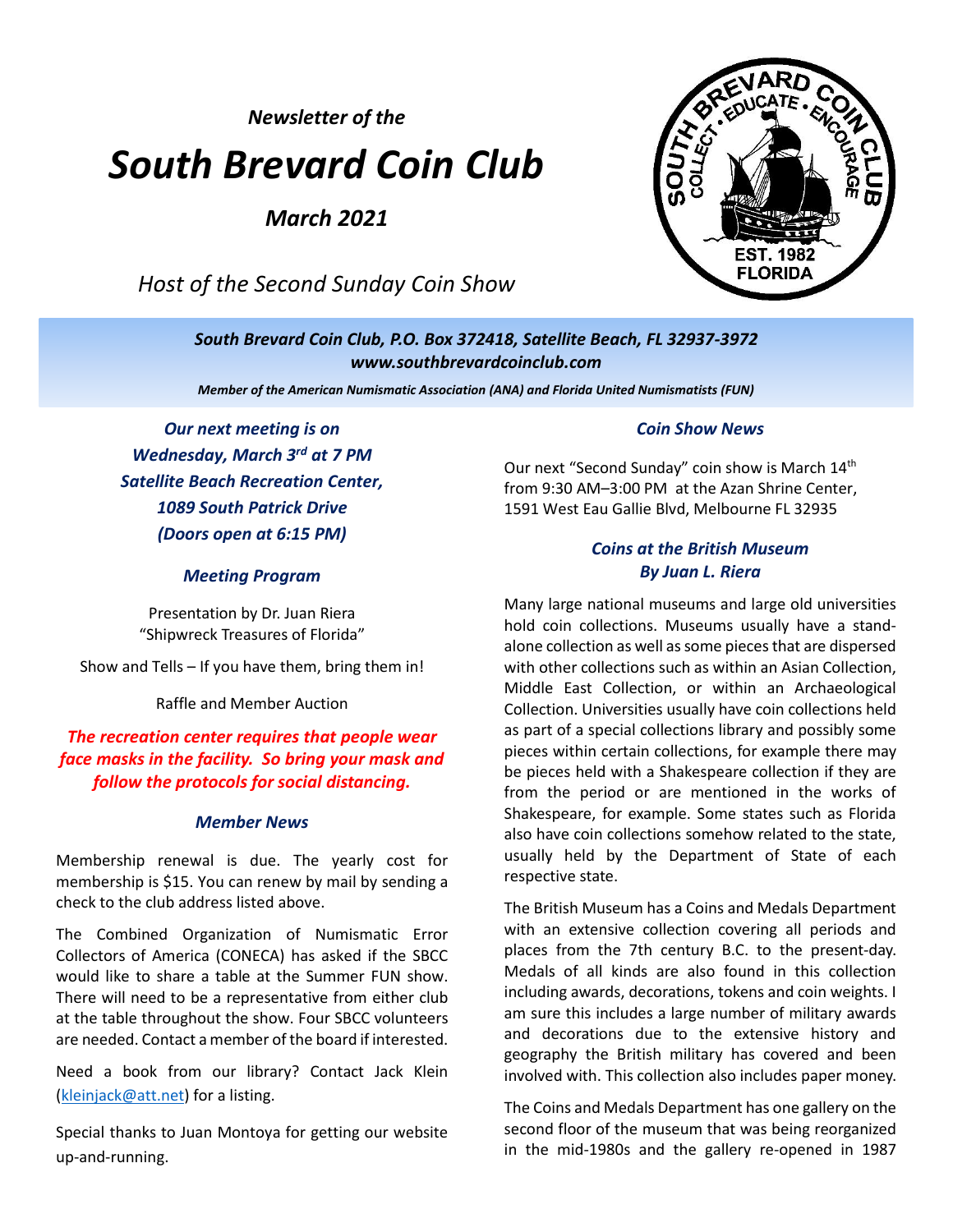presenting a complete numismatic history of Great Britain from the Anglo-Saxon period to the present daymeaning the 1980s. In addition to documenting the development of coinage in Great Britain, it documents and focuses on major personalities and events of British history.



Anglo-Saxon Era Coin Hiberno-Norse Sithric III AR Penny ca.1000-1100

The department also has a foyer in the entrance to the collections public study area where they present small topical displays and recent departmental acquisitions. There are also coins displayed as part of other exhibits in other galleries as part of, and supportive of other displays- as described at the beginning of this article.

In cases such as museums and universities, especially those of a high caliber, items in their collections are valuable not so much because of the metal content (platinum, gold, etc.), but instead because it is truly a unique item- a gold token that was buried with a Viking noblewoman in a remote corner of Wales, for this fictional example.

This article is written so as to think about unique numismatic items that may frequently and in many cases be held by a public institution, but may be rarely seen because of limited display space.

## *A Primer for Collecting Ancient Coins By Greg Bessette*

Ancient coinage covers a vast period of time and range of cultures. The first coin is generally attributed to the Kingdom of Lydia located in western Asia Minor. It was minted somewhere around 600 BC. The period of ancient coinage spans from this first coin to 476 AD in the West, and 1453 AD in the East. These dates coincide with the fall of the Roman and Byzantine Empires, respectively. The cultures represented in ancient coinage are expansive, with many rising and falling over time. The shear length of time covered and varied cultures can make collecting ancients a bit intimidating. The goal of this article is to provide a broad overview of ancient coinage, i.e., a short primer of sorts. Future articles will delve into individual periods and cultures.

Ancient coinage is typically categorized as Classical or Non-Classical. By definition, the classical era is associated with the Greeks and Romans; however, in the context of coinage, the Byzantines are often included in this category. The Byzantine (or Romaioi) Empire was essentially a continuation of the Roman Empire in the eastern provinces (present day Turkey and the Middle East). Non-Classical coinage refers to a much broader spectrum of cultures and civilizations. These include the Barbarian tribes of present day Europe (e.g., the Celts), cultures in present day Asia Minor and the Middle East (e.g., Persia, Parthia, Judea, and Arabia), present day Central Asia (e.g., the Indo-Scythians and Kushans), and the Far East (e.g., the Qin and Han dynasties of China).

The reasons for collecting ancients are varied. Investment is typically not a driver for collecting ancients. Rather, collector interests are more often driven by the historical significance, artistic quality, and/or cultural heritage associated with a coin. Many collectors just want to hold a piece of history in their hands. An example is the popular Widow's Mite (Lepton), a biblical coin from the time of Jesus. An NGC certified Widow's Mite can be found for under a \$100. Holding a piece of history can be quite affordable.



Widow's Mite, minted 103-76 BC, but still in circulation during the time of Jesus (Courtesy: Wikapedia)

The valuation of ancient coinage parallels many of the standards set forth for modern coins. Rarity and condition are key drivers of value. Other considerations include popularity, size, provenance, and eye appeal. Most ancient coins have been in the ground for a millennium or two. One should expect that a coin has been cleaned at some point in its life. The key is to assess the harshness of the cleaning. It will usually be apparent if a coin has been poorly cleaned by either mechanical or chemical means. The net result is a loss of eye appeal and value. Like modern coins, the cost of an ancient can run from a few dollars to six figures. It all depends on the coin.

The goal of this article is to serve as an introduction to ancient coinage. Future articles will focus on individual cultures and periods. The emphasis will largely be on classical coinage.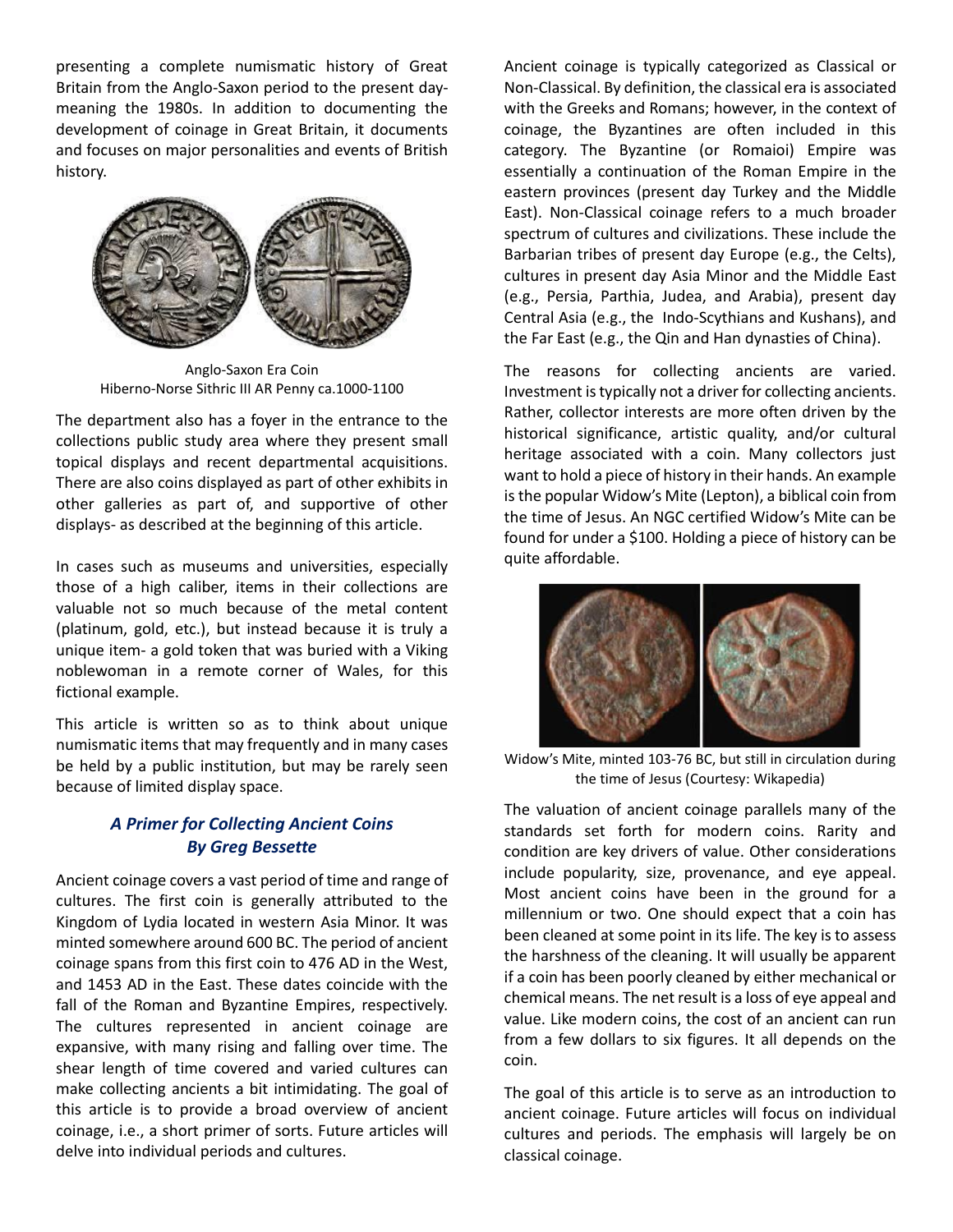## *Assembling a 20th -Century Type Set By Bert Alm*

I recently went through my library of Coin Books and found a small paperback called *Assembling the Ideal 20th -Century Type Set* by David W. Lange. This is a reprint from *The Numismatist* and was published in 1998. Consequently, it is missing a few of the coins that were minted at the end of the 20<sup>th</sup> Century, specifically the 1999- and 2000-year Washington State Quarters and the Sacagawea Dollar.

I thought it would be fun to start a 20<sup>th</sup>-Century Type Set now that we are in the 21<sup>st</sup>-Century. In the back of the book is a checklist that includes all of the types of coins that Mr. Lange considers Ideal for this type set. The checklist (see Ideal 20<sup>th</sup>-Century Type Set PDF) includes a description of the coin, composition, issue dates and then two columns that include the coins by year and mint mark that would be ideal for this type set. In some cases, there is only one year-mint mark for a particular type coin and in other cases there are multiple years and mint marks to choose from.

The fun thing about doing a type set is you can make it your own. You do not have to follow someone else's format. The Ideal Type Set includes 43 different coins according to Mr. Lange's Checklist, 48 if you include the 1999-year Quarters and only 54 if you also include the 2000-year Quarters and Dollar. I have also included a Basic 20<sup>th</sup>-Century Type Set PDF that has 28 coins up through 1999 and 33 coins if you add in the 2000-year coins. It is your type set so you may also decide you want to include some of the varieties and errors such as the 1955 Double-Die Lincoln Cent or the 1937-D 3- Legged Buffalo Nickel.

After you have identified which coins will be in your type set you now have to determine what condition you desire for your coins. It is difficult to find most of these coins in circulation today, especially the earlier series, but you may already have most of these amongst your duplicates that you have been thinking of trading or selling to keep your costs low. I have also read where some collectors are trying to put together the best registry sets of slabbed coins which could easily run in the tens of thousands of dollars if you are looking for the finest known.

For my 20<sup>th</sup>-Century Type Set I am using Mr. Lange's Checklist with the addition of the 1999- and 2000-year coins. I am also trying to keep my costs to less than \$100 per coin which allows for mint state for most of the coins and lower grades for some of the rarer coins such as the Barber coins, Standing Liberty Quarters, and the 1921 Peace Dollar.

I will be doing a presentation on Type Coin Sets at the June 2021 South Brevard Coin Club Meeting. I will bring in my set and encourage you to bring in your Type Coin Sets also. A Type Coin Set can be anything you want such as birth year, copper coins, cents (including Large and Small), odd denomination, or any other variation that piques your interest.

| <b>Basic 20th Century Type Set</b>                                                           |  |  |
|----------------------------------------------------------------------------------------------|--|--|
| Indian Cent (1859 to 1909)                                                                   |  |  |
| Lincoln Cent with Wheat Ears Reverse (1909 to 1958)                                          |  |  |
| Lincoln Cent with Lincoln Memorial Reverse (1959 to 1999)                                    |  |  |
| Liberty Head Nickel (1883 to 1912)                                                           |  |  |
| Buffalo Nickel (1913 to 1938)                                                                |  |  |
| Jefferson Nickel (1938 to 1999)                                                              |  |  |
| Liberty Head "Barber" Dime (1892 to 1916)                                                    |  |  |
| Winged Liberty Head "Mercury" Dime (1916 to 1945)                                            |  |  |
| Roosevelt Dime (1946 to 1999)                                                                |  |  |
| Liberty Head "Barber" Quarter (1892 to 1916)                                                 |  |  |
| Standing Liberty Quarter (1916 to 1930)                                                      |  |  |
| Washington Quarter w/ Heraldic Eagle Reverse (1932 to 1998)                                  |  |  |
| Washington Quarter w/ Bicentennial Reverse (1975 to 1976; such coins are dated "1776-1976")  |  |  |
| Washington Quarter w/ Delaware Reverse (1999)                                                |  |  |
| Washington Quarter w/ Pennsylvania Reverse (1999)                                            |  |  |
| Washington Quarter w/ New Jersey Reverse (1999)                                              |  |  |
| Washington Quarter w/ Georgia Reverse (1999)                                                 |  |  |
| Washington Quarter w/ Connecticut Reverse (1999)                                             |  |  |
| Liberty Head "Barber" Half Dollar (1892 to 1915)                                             |  |  |
| Walking Liberty Half Dollar (1916 to 1947)                                                   |  |  |
| Franklin Half Dollar (1948 to 1963)                                                          |  |  |
| Kennedy Half Dollar (1964 to 1999)                                                           |  |  |
| Kennedy Half Dollar w/ Bicentennial Reverse (1975 to 1976; such coins are dated "1776-1976") |  |  |
| Liberty Head "Morgan" Dollar (1878 to 1904, and 1921)                                        |  |  |
| Peace Dollar (1921 to 1935)                                                                  |  |  |
| Eisenhower Dollar (1971 to 1978)                                                             |  |  |
| Eisenhower Dollar w/ Bicentennial Reverse (1975 to 1976; such coins are dated "1776-1976")   |  |  |
| Susan B. Anthony Dollar (1979 to 1981, and 1999)                                             |  |  |
| Washington Quarter w/ Massachusetts Reverse (2000)                                           |  |  |
| Washington Quarter w/ Maryland Reverse (2000)                                                |  |  |
| Washington Quarter w/ South Carolina Reverse (2000)                                          |  |  |
| Washington Quarter w/ New Hampshire Reverse (2000)                                           |  |  |
| Washington Quarter w/ Virginia Reverse (2000)                                                |  |  |
| Sacagawea Dollar (2000)                                                                      |  |  |

*We are looking for contributors to our monthly newsletter. Contact the SBCC Secretary for details.*